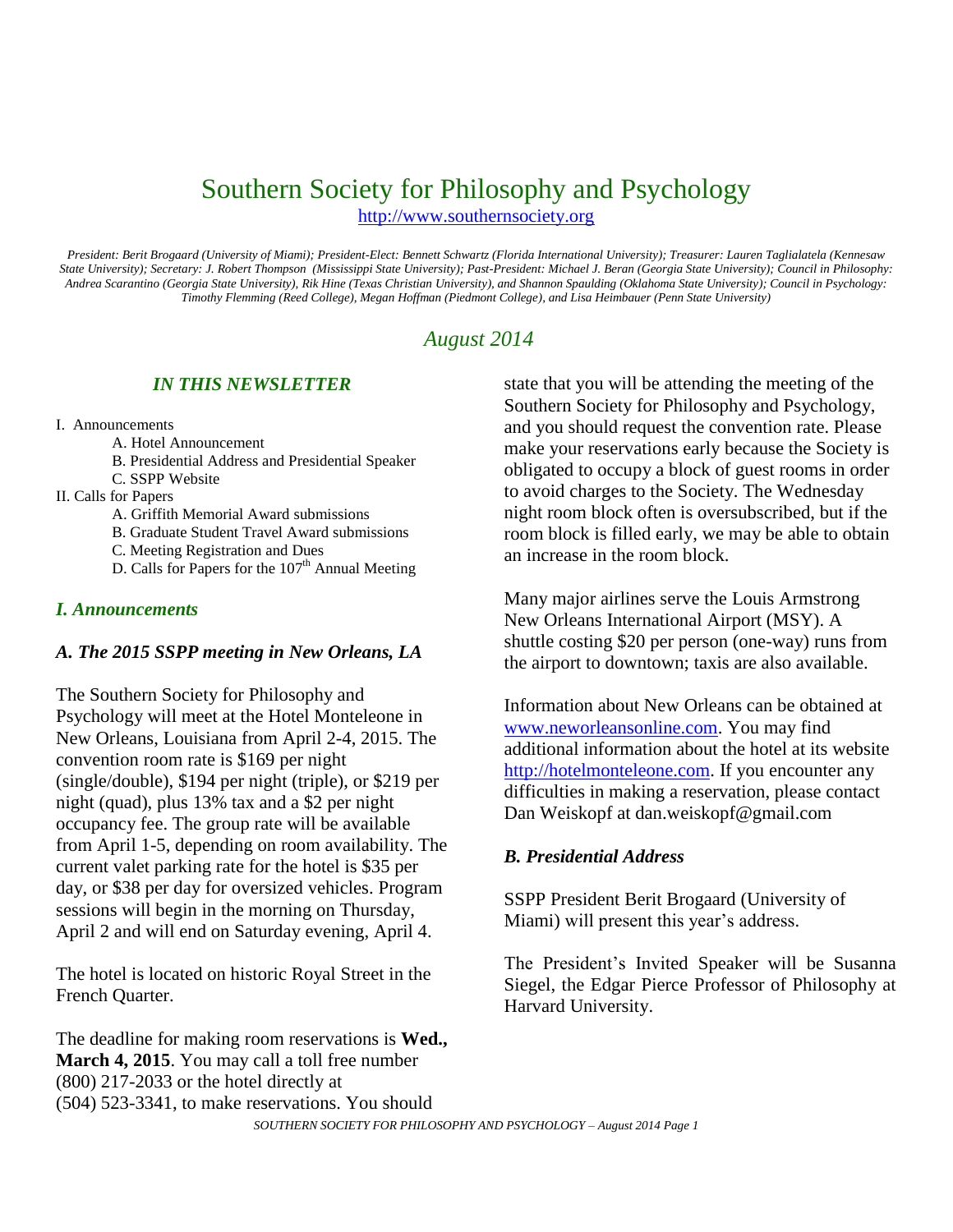### *C. SSPP Website*

The website for the Society is located at [www.southernsociety.org.](http://www.southernsociety.org/) Please check the site for updates about the 2015 meeting (e.g., additional invited speakers). The site has the ability to handle on-line payments for membership dues and registration fees for the annual meeting. Please contact webmaster, Mike Beran, at [mjberan@yahoo.com](mailto:mjberan@yahoo.com) for comments, updates, and postings. In particular, he is interested in posting information about new book publications by SSPP members and other newsworthy items.

### *II. Calls for Papers*

### *A. Richard M. Griffith Awards*

This is the second call for papers for the Richard M. Griffith Memorial Awards. Two cash awards of \$300 each plus engraved paperweights will be made for the papers of greatest excellence, one in philosophy and one in psychology, presented at the annual conference in 2015. The awards are presented at the business meeting. The rules for this competition state that applicants must either have received their Ph.D. no more than five years prior to the date of the annual meeting at which the paper is presented or must be current candidates for the Ph.D. Although papers by one author are preferred, in certain circumstances papers by more than one author can be considered. In that case, the eligible nominee for the Griffith Award must be the first author, and it must be clear that the nominee contributed the vast majority of the effort to the project. All Griffith Award applicants must be either SSPP members or applicants for membership and must indicate their eligibility on their paper submission forms, and previous Griffith Award winners are not eligible.

### *B. Graduate Student Travel Grants*

Up to six travel grants (up to three in philosophy and up to three in psychology) of \$100 each will be awarded to graduate students whose papers are accepted for the 2015 program. Students can apply for these grants simply by indicating their eligibility on their SSPP submission form. To be eligible for a travel grant, the applicant must be an associate member or applicant for membership in SSPP and a graduate student in a doctoral program in philosophy or psychology. Applicants may be either the sole or joint authors of the paper or abstract they submit. The travel grants will be awarded on a competitive basis by the Program Committee of each discipline, whose chair will notify recipients at the same time they are sent their acceptance notices for the program.

### *C. Meeting Registration and Dues*

Registration for the 2015 annual meeting will be \$110. This amount includes the \$35 yearly dues for 2015 membership, and so those paying at this level will be considered members in good standing for 2015. Student registration will be \$60, although students can volunteer to work at the registration table during the meeting for a waiver of that fee. After January 1, payments can be made on-line via Paypal at [www.southernsociety.org,](http://www.southernsociety.org/) with a \$15 preregistration discount through February 1. Though we encourage everyone to use the web site to make their payments, they may also be mailed to Lauren Taglialatela, SSPP Treasurer, 1000 Chastain Rd, Kennesaw State University, Kennesaw, GA 30144.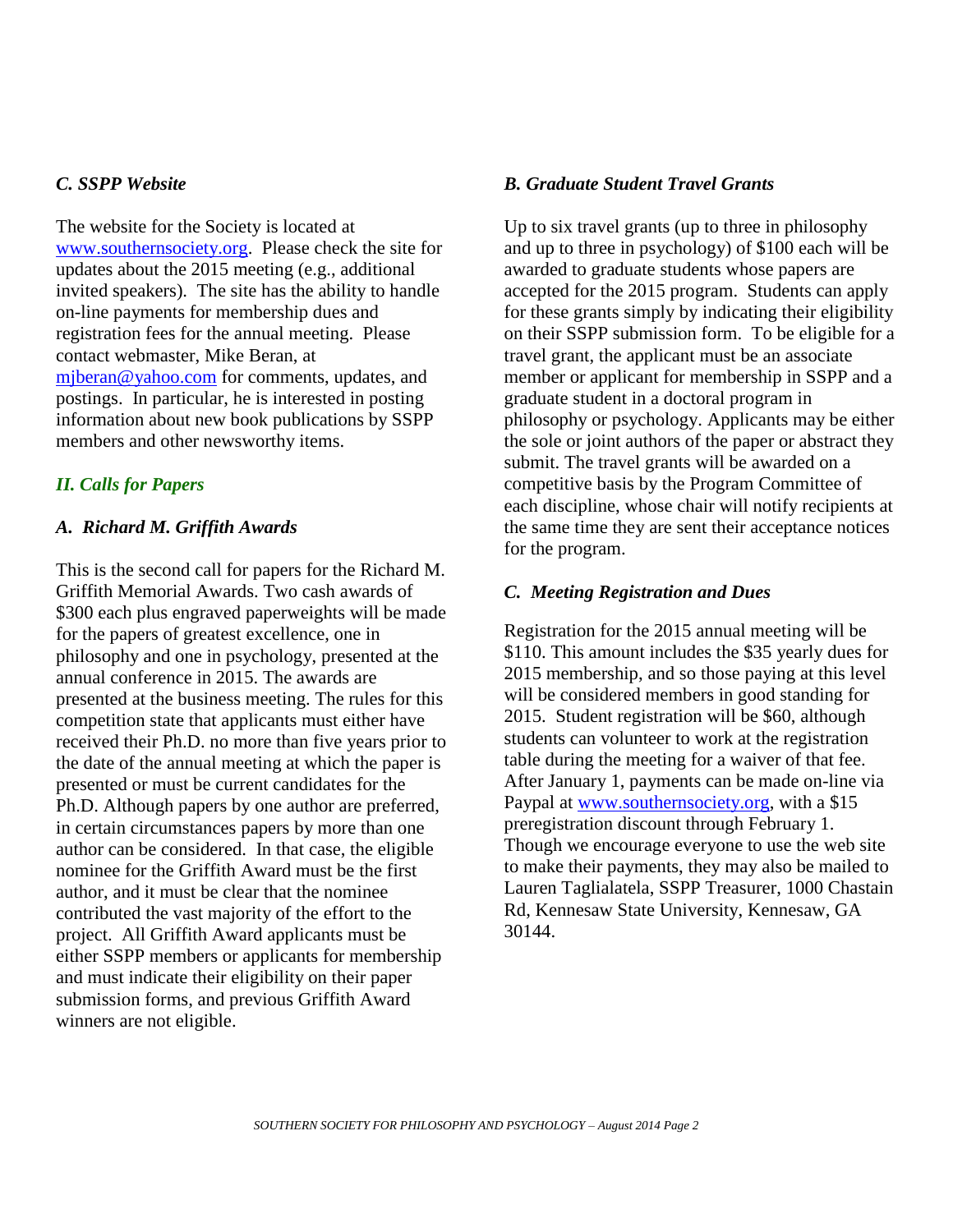# **Call for Philosophy Papers**

The Southern Society for Philosophy and Psychology announces a call for papers for its One Hundred and Seventh Annual Meeting, to be held April 2-4, 2015 in New Orleans, LA. SSPP meetings feature concurrent programs in Philosophy and Psychology, as well as plenary sessions jointly sponsored by the Philosophy and Psychology Program Committees. **The deadline for all philosophy submissions is December 15, 2014.**

### **President's invited speaker:**

Susanna Siegel (Harvard University).

## **Invited Speakers:**

Ruth G. Millikan (University of Connecticut) Kathleen Akins (Simon Fraser University) Bob Kentridge (Durham University)

## **Invited Symposia:**

### **Making and Faking Emotions**

Adam Kovach (Marymount University) Laura Sizer (Hampshire College) Craig DeLancey (SUNY, Oswego)

#### **Synesthesia**

Ophelia Deroy (University of London) Jennifer Matey (Florida International University) TBD

### **Morgan's Canon**

Eric Saidel (George Washington University) Jennifer Vonk (Oakland University) Simon Fitzpatrick (John Carroll University)

### **Natural Kinds**

Dan Weiskopf (Georgia State University) Brian Keeley (Pitzer College) Jackie Sullivan (Western University) Muhammad Ali Khalidi (York University)

#### **Special Session: Philosophy for Cognitive Scientists**

Heidi Maibom (University of Cincinnati) Shannon Spaulding (Oklahoma State University) Pete Mandik (William Patterson University) Cameron Buckner (University of Houston)

The Philosophy Program Committee encourages the submission of single-authored papers as well as symposium proposals. Selection will be based on quality, relevance to issues at the intersection of Philosophy and Psychology (as well as other sciences of the mind), and program considerations--The aim of the program committee is to present a program that is as balanced as the quality of submissions in each area will allow (Though papers addressing issues of gender, race, sexuality, bias, and social exclusion are especially encouraged).

Paper submissions exceeding 3,000 words will not be considered. Each paper submission must include a word count and abstract of no more than 150 words. Self-reference should be deleted to permit anonymous review. Proposals for symposia must include a 750 word proposal for the symposium, a list of presenters and affiliations, and a 300 word abstract for each proposed paper. All papers and proposal must employ gender-neutral language; and all submissions must be made using our online submission system at: <https://easychair.org/conferences/?conf=sspp2015>

Under the Keywords section, in addition to descriptions of the submission, please include any of the following that are applicable: To volunteer to be a session chair: 'Chair.' To comment on a paper: 'Comment.' To be considered for a Graduate Student Travel Award: 'GSTA.' To be considered for the Griffith Prize: 'Griffith.' For details and eligibility see[: http://www.southernsociety.org/griffithaward.htm](http://www.southernsociety.org/griffithaward.htm)

Please direct any Philosophy Program related questions to the Philosophy Program Chair, Tad Zawidzki, [tad.zawidzki@gmail.com](mailto:tad.zawidzki@gmail.com)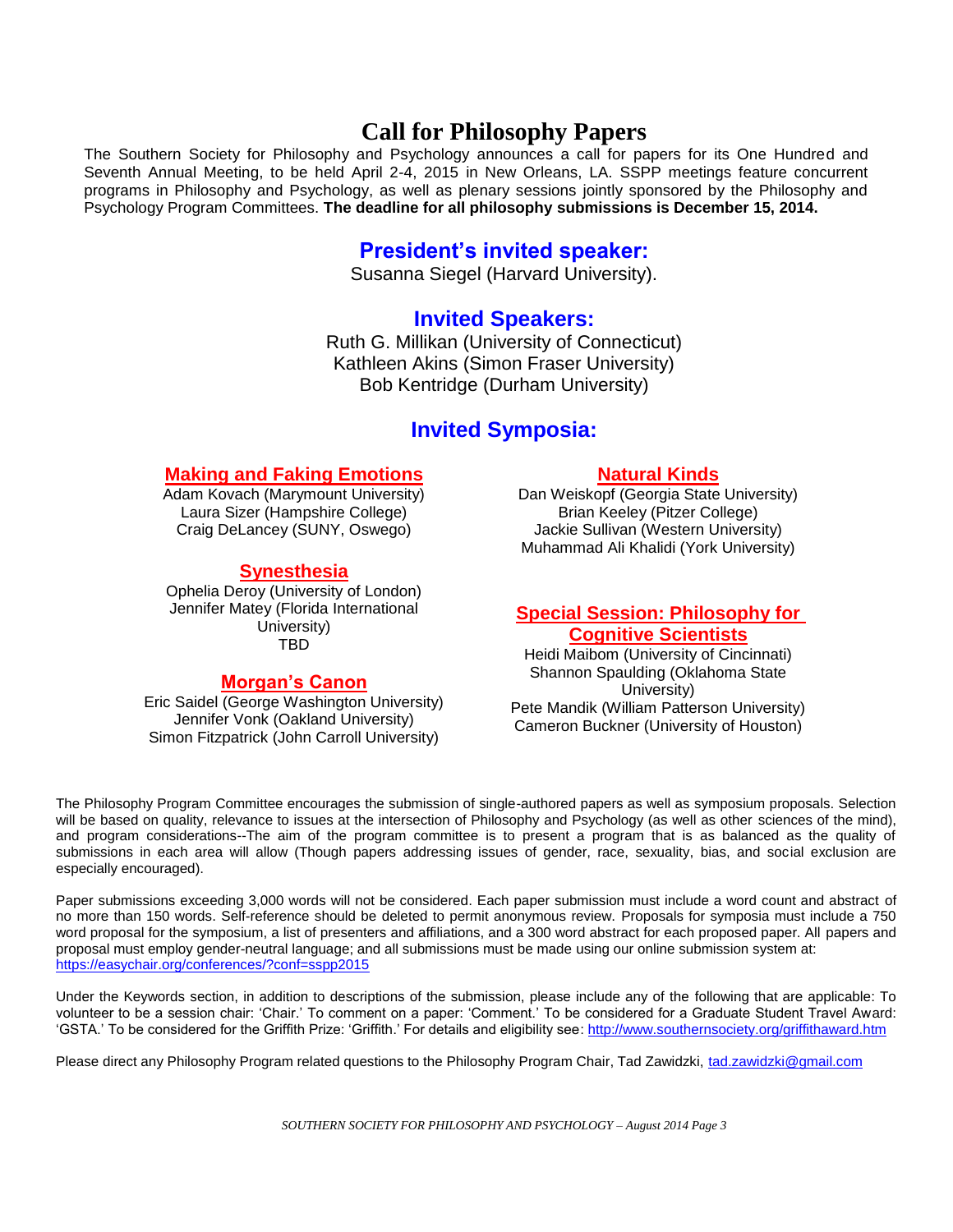# **Call for Psychology Papers**

The Southern Society for Philosophy and Psychology announces a call for papers for its One Hundred Seventh Annual Meeting, to be held April 2-4, 2015, in New Orleans, LA. SSPP meetings feature concurrent programs in philosophy and psychology, as well as joint sessions. **The deadline for all psychology submissions is November 15, 2014. Please check the website for future updates on additional speakers and invited symposia.**

## **Invited Speaker:**

# **James Pennebaker**

*University of Texas at Austin*

## **Invited Symposia:**

**A Comparative 'Look' at Perception** Chaired by: Audrey Parrish

**The Natural World and Cognition: Implications for Psychological Well-Being** Chaired by: Megan Hoffman

**Honoring Roger K. Thomas in his Contributions to Behavioral Neuroscience Research**

Chaired by: Bill McDaniel

**Language Acquisition and Processing** Chaired by: Lisa Heimbauer

All abstracts should be submitted to: [sspp2015submissions@gmail.com](mailto:sspp2015submissions@gmail.com) (Deadline: November 15, 2014)

Any questions should be directed to: Psychology Program Chair, Dr. Tim Flemming, [timothy.flemming@gmail.com](mailto:timothy.flemming@gmail.com)

In the Keywords section, in addition to descriptive keywords, please include the following if applicable: 'GRIFFITH' – If you would like to be considered for the Griffith Award. For details and eligibility, see http://www.southernsociety.org/griffithaward.htm

'GTSA' – If you would like to be considered for the Graduate Student Travel Award.

'CHAIR' – If you are willing to chair a session at the 2014 meeting.

The Psychology Program Committee encourages submissions in all areas of psychology. All papers submitted and presented should employ gender-inclusive language. Titles should clearly indicate the topic of the paper. Contributions for reporting empirical studies must be based on methods appropriate to psychology as a natural or social science. The context, contribution, and importance of the research as well as the hypothesis or question being investigated should be stated clearly. The principal variables and the research design should also be specified. Submissions of symposia, panel discussions, and debates are encouraged. In particular, sessions are encouraged that include participation by psychologists and philosophers or that focus on topics of interdisciplinary interest. For symposia or sessions, the organizer should prepare a session abstract, not to exceed two pages, describing the session or symposium theme, content, and importance. All symposium materials should be submitted together and include 'SYMPOSIUM' as a keyword.

*SOUTHERN SOCIETY FOR PHILOSOPHY AND PSYCHOLOGY – August 2014 Page 4*